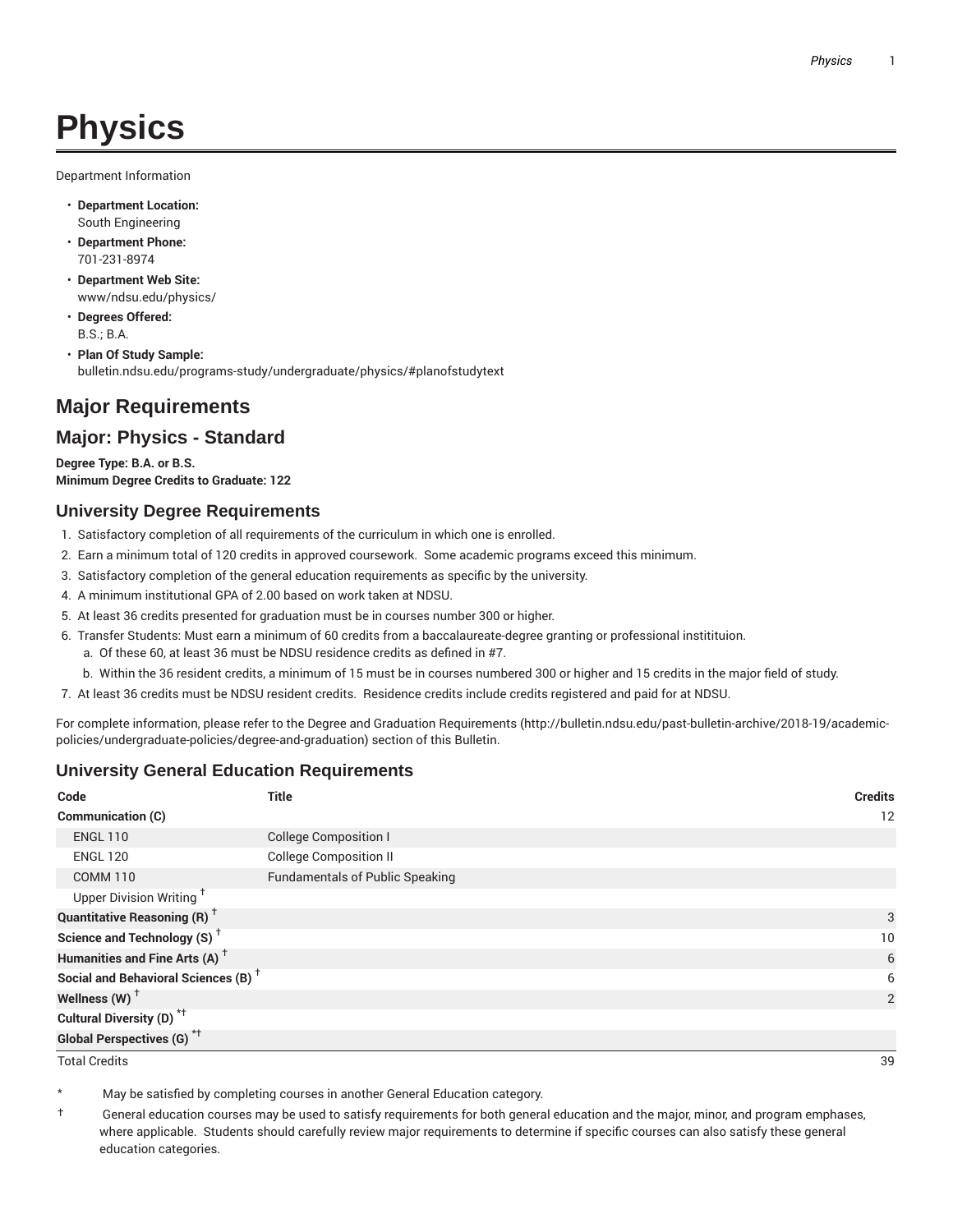• A list of university approved general education courses and administrative policies are available here (http://bulletin.ndsu.edu/past-bulletinarchive/2018-19/academic-policies/undergraduate-policies/general-education/#genedcoursestext).

#### **College Requirements**

| Code              | Title                                                                                                                                       | Credits |
|-------------------|---------------------------------------------------------------------------------------------------------------------------------------------|---------|
| foreign language. | Bachelor of Arts (BA) Degree - An additional 12 credits Humanities and Social Sciences and proficiency at the second year level in a modern |         |
|                   | Bachelor of Science (BS) Degree - An additional 6 credits in Humanities or Social Sciences                                                  |         |

Humanities and Social Sciences may be fulfilled by any course having the following prefix: ADHM, ANTH, ARCH, ART, CJ, CLAS, COMM, ECON, ENGL, FREN, GEOG, GERM, HDFS, HIST, LA, LANG, MUSC, PHIL, POLS, PSYC, RELS, SOC, SPAN, THEA, WGS, or any course from the approved list of general education courses in humanities and social sciences (general education categories A and B). These credits must come from outside the department of the student's major.

#### **Major Requirements - Standard**

A grade of 'C' or better is required for all PHYS and AST prefix courses.

| Code                                              | <b>Title</b>                                                                                             | <b>Credits</b> |  |
|---------------------------------------------------|----------------------------------------------------------------------------------------------------------|----------------|--|
| <b>Physics Major Requirements (Standard)</b>      |                                                                                                          |                |  |
| <b>PHYS 171</b>                                   | Introductory Projects in Physics                                                                         | $\mathbf{1}$   |  |
| <b>PHYS 251</b>                                   | <b>University Physics I</b>                                                                              | 5              |  |
| & 251L                                            | and University Physics I Laboratory (May satisfy general education category S)                           |                |  |
| <b>PHYS 251R</b>                                  | University Physics I Recitation                                                                          | $\mathbf{1}$   |  |
| <b>PHYS 252</b><br>& 252L                         | University Physics II<br>and University Physics II Laboratory (May satisfy general education category S) | 5              |  |
| <b>PHYS 252R</b>                                  | <b>University Physics II Recitation</b>                                                                  | $\mathbf{1}$   |  |
| <b>PHYS 350</b>                                   | <b>Modern Physics</b>                                                                                    | 3              |  |
| <b>PHYS 355</b>                                   | <b>Classical Mechanics</b>                                                                               | 3              |  |
| <b>PHYS 360</b>                                   | Modern Physics II                                                                                        | 3              |  |
| <b>PHYS 361</b>                                   | Electromagnetic Theory (or PHY 370: Electromagnetic Theory from MSUM)                                    | 3              |  |
| <b>PHYS 370</b>                                   | Introduction to Computational Physics                                                                    | 3              |  |
| <b>PHYS 411</b>                                   | <b>Optics for Scientists &amp; Engineers</b>                                                             | $\overline{4}$ |  |
| & 411L                                            | and Optics for Scientists and Engineers Lab                                                              |                |  |
| <b>PHYS 462</b>                                   | <b>Thermal and Statistical Physics</b>                                                                   | 3              |  |
| <b>PHYS 485</b>                                   | <b>Quantum Mechanics I</b>                                                                               | 3              |  |
| <b>PHYS 486</b>                                   | <b>Quantum Mechanics II</b>                                                                              | 3              |  |
| <b>PHYS 488</b>                                   | Senior Project I                                                                                         | $\mathbf{1}$   |  |
| <b>PHYS 489</b>                                   | Senior Project II                                                                                        | $\overline{2}$ |  |
| Physics Electives: Select two from the following: |                                                                                                          | 6              |  |
| <b>PHYS 215</b>                                   | Research For Undergraduates                                                                              |                |  |
| <b>PHYS 413</b>                                   | Lasers for Scientists and Engineers                                                                      |                |  |
| <b>PHYS 415</b>                                   | <b>Elements of Photonics</b>                                                                             |                |  |
| <b>PHYS 463</b>                                   | <b>Statistical Mechanics</b>                                                                             |                |  |
| <b>PHYS 481</b>                                   | <b>Condensed Matter Physics</b>                                                                          |                |  |
| <b>MSUM AST</b>                                   | Astronomy courses (300/400 level) with departmental approval                                             |                |  |
| <b>Related Required Courses</b>                   |                                                                                                          |                |  |
| <b>CSCI 160</b>                                   | Computer Science I                                                                                       | 4              |  |
| or ECE 173                                        | Introduction to Computing                                                                                |                |  |
| <b>CSCI 161</b>                                   | Computer Science II                                                                                      | 4              |  |
| <b>MATH 129</b>                                   | <b>Basic Linear Algebra</b>                                                                              | 3              |  |
| or MATH 329                                       | Intermediate Linear Algebra                                                                              |                |  |
| <b>MATH 165</b>                                   | Calculus I (May satisfy general education category R)                                                    | 4              |  |
| <b>MATH 166</b>                                   | Calculus II                                                                                              | $\overline{4}$ |  |
| <b>MATH 265</b>                                   | Calculus III                                                                                             | $\overline{4}$ |  |
| <b>MATH 266</b>                                   | Introduction to Differential Equations                                                                   | 3              |  |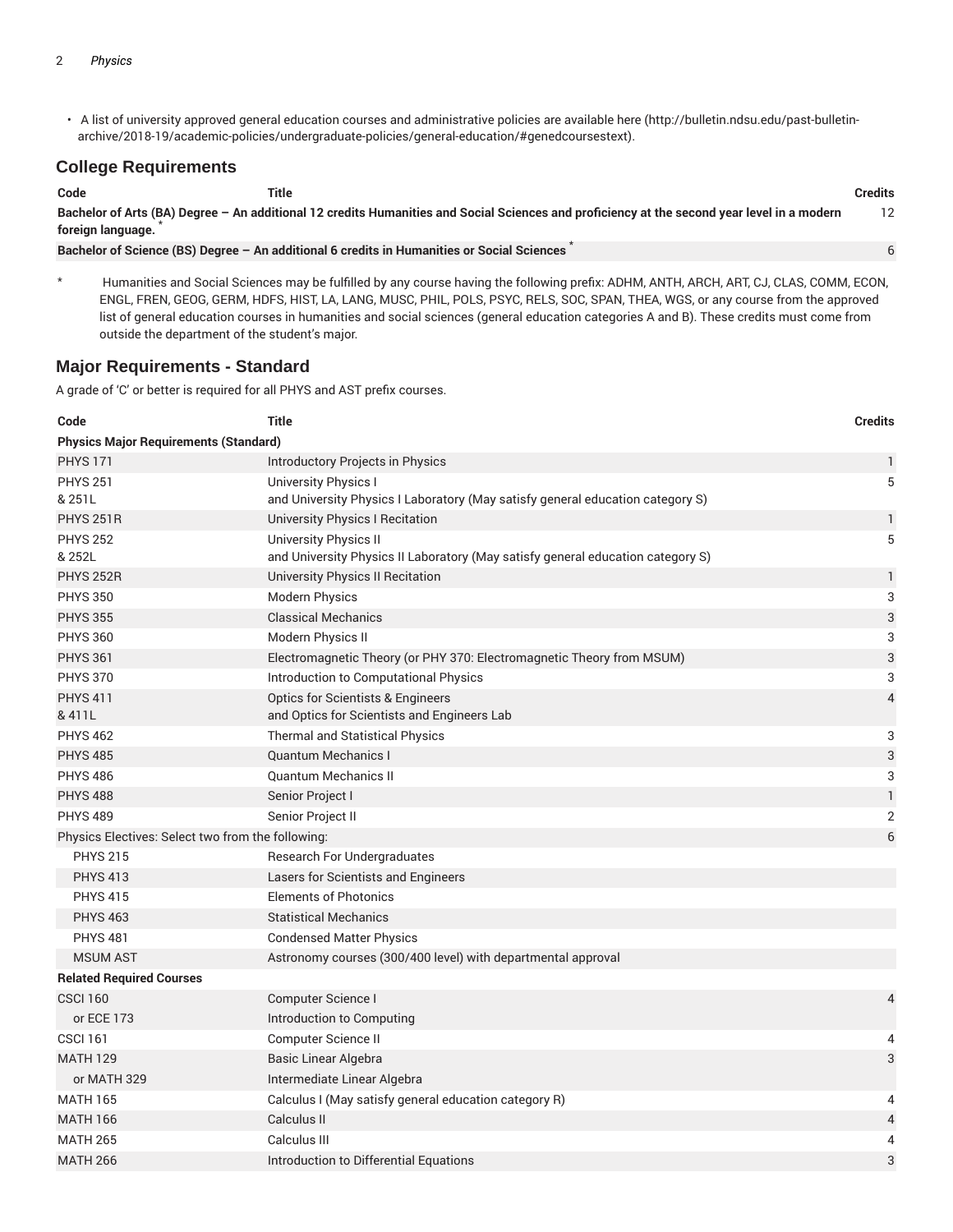|                                                                        | MATH Electives - Select 6 credits from the following: |                                                                           | 6 |
|------------------------------------------------------------------------|-------------------------------------------------------|---------------------------------------------------------------------------|---|
|                                                                        | <b>MATH 270</b>                                       | Introduction to Abstract Mathematics                                      |   |
|                                                                        | MATH 400 Level (MATH 488 & MATH 489 are recommended)  |                                                                           |   |
|                                                                        |                                                       | Select one of the following chemistry sequences (150/160 is recommended): | 4 |
|                                                                        | <b>CHEM 150</b><br>& CHEM 160                         | Principles of Chemistry I<br>and Principles of Chemistry Laboratory I     |   |
|                                                                        | <b>CHEM 121</b><br>& 121L                             | <b>General Chemistry I</b><br>and General Chemistry I Laboratory          |   |
| Select one of the following chemistry sequences (151/161 recommended): |                                                       |                                                                           | 4 |
|                                                                        | <b>CHEM 151</b><br>& CHEM 161                         | Principles of Chemistry II<br>and Principles of Chemistry Laboratory II   |   |
|                                                                        | <b>CHEM 122</b><br>& 122L                             | <b>General Chemistry II</b><br>and General Chemistry II Laboratory        |   |

Total Credits 90

#### **Program Notes**

• Except for courses offered only as pass/fail grading, no course may be taken Pass/Fail.

# **Major Requirements**

# **Major: Physics with Optical Science and Engineering Option**

**Degree Type: B.A. or B.S. Minimum Degree Credits to Graduate: 122**

## **University Degree Requirements**

- 1. Satisfactory completion of all requirements of the curriculum in which one is enrolled.
- 2. Earn a minimum total of 120 credits in approved coursework. Some academic programs exceed this minimum.
- 3. Satisfactory completion of the general education requirements as specific by the university.
- 4. A minimum institutional GPA of 2.00 based on work taken at NDSU.
- 5. At least 36 credits presented for graduation must be in courses number 300 or higher.
- 6. Transfer Students: Must earn a minimum of 60 credits from a baccalaureate-degree granting or professional institituion.
	- a. Of these 60, at least 36 must be NDSU residence credits as defined in #7.
	- b. Within the 36 resident credits, a minimum of 15 must be in courses numbered 300 or higher and 15 credits in the major field of study.
- 7. At least 36 credits must be NDSU resident credits. Residence credits include credits registered and paid for at NDSU.

For complete information, please refer to the Degree and Graduation Requirements (http://bulletin.ndsu.edu/past-bulletin-archive/2018-19/academicpolicies/undergraduate-policies/degree-and-graduation) section of this Bulletin.

## **University General Education Requirements**

| Code                                            | <b>Title</b>                           | <b>Credits</b> |
|-------------------------------------------------|----------------------------------------|----------------|
| <b>Communication (C)</b>                        |                                        | 12             |
| <b>ENGL 110</b>                                 | <b>College Composition I</b>           |                |
| <b>ENGL 120</b>                                 | <b>College Composition II</b>          |                |
| COMM <sub>110</sub>                             | <b>Fundamentals of Public Speaking</b> |                |
| Upper Division Writing <sup>+</sup>             |                                        |                |
| <b>Quantitative Reasoning (R)</b> <sup>†</sup>  |                                        | 3              |
| Science and Technology (S) <sup>+</sup>         |                                        | 10             |
| Humanities and Fine Arts (A) <sup>+</sup>       |                                        | 6              |
| Social and Behavioral Sciences (B) <sup>+</sup> |                                        | 6              |
| Wellness (W) $^{\dagger}$                       |                                        | $\overline{2}$ |
| Cultural Diversity (D) <sup>*†</sup>            |                                        |                |
| <b>Global Perspectives (G)<sup>*†</sup></b>     |                                        |                |
| <b>Total Credits</b>                            |                                        | 39             |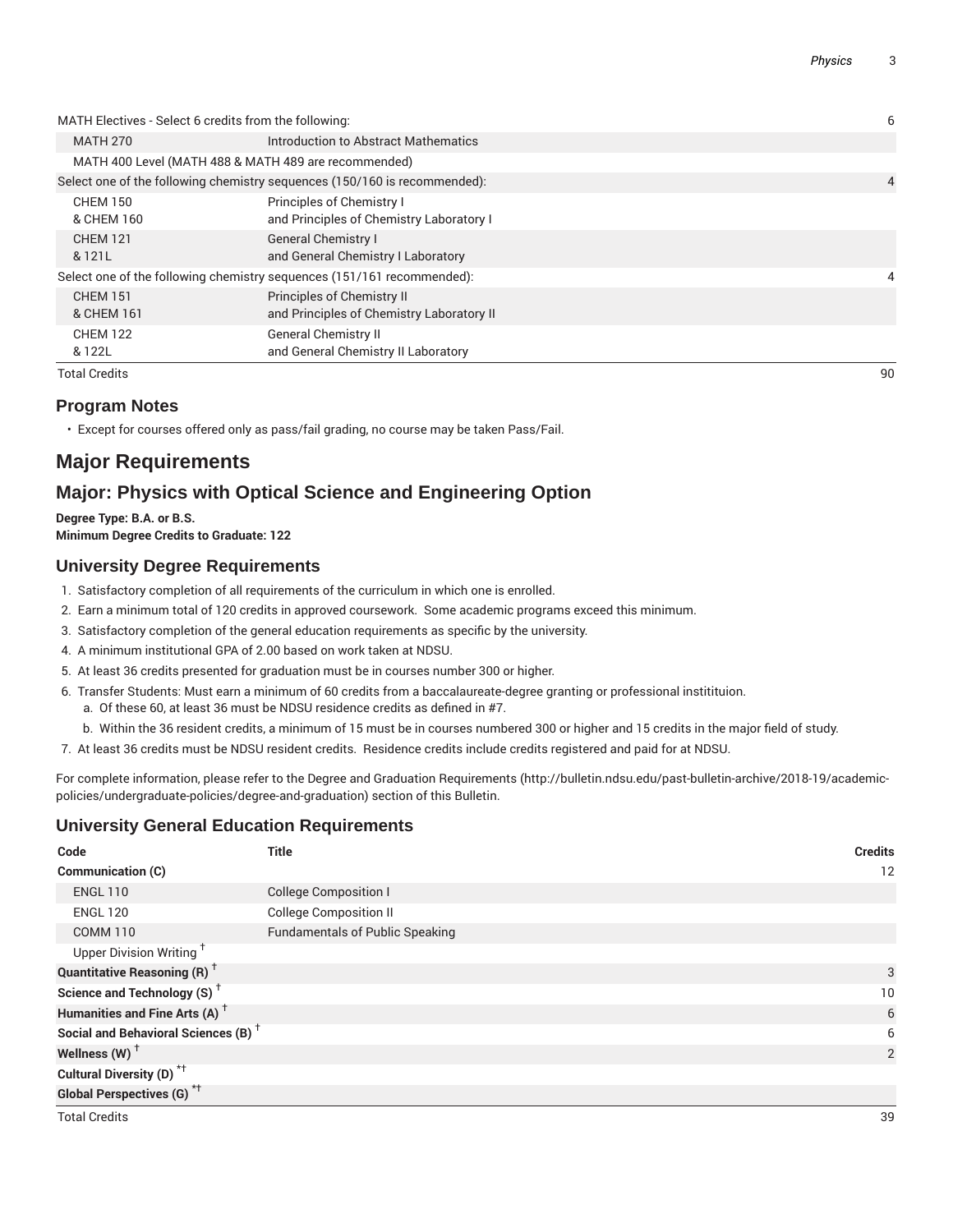- \* May be satisfied by completing courses in another General Education category.
- † General education courses may be used to satisfy requirements for both general education and the major, minor, and program emphases, where applicable. Students should carefully review major requirements to determine if specific courses can also satisfy these general education categories.
- A list of university approved general education courses and administrative policies are available here (http://bulletin.ndsu.edu/past-bulletinarchive/2018-19/academic-policies/undergraduate-policies/general-education/#genedcoursestext).

#### **College Requirements**

| Code              | Title |                                                                                                                                             | <b>Credits</b> |
|-------------------|-------|---------------------------------------------------------------------------------------------------------------------------------------------|----------------|
| foreign language. |       | Bachelor of Arts (BA) Degree - An additional 12 credits Humanities and Social Sciences and proficiency at the second year level in a modern |                |
|                   |       | Bachelor of Science (BS) Degree - An additional 6 credits in Humanities or Social Sciences                                                  |                |

Humanities and Social Sciences may be fulfilled by any course having the following prefix: ADHM, ANTH, ARCH, ART, CJ, CLAS, COMM, ECON, ENGL, FREN, GEOG, GERM, HDFS, HIST, LA, LANG, MUSC, PHIL, POLS, PSYC, RELS, SOC, SPAN, THEA, WGS, or any course from the approved list of general education courses in humanities and social sciences (general education categories A and B). These credits must come from outside the department of the student's major.

#### **MAJOR REQUIREMENTS - Optical Science and Engineering OPTION**

A grade of 'C' or better is required for all PHYS prefix courses.

| Code                                                                         | <b>Title</b>                                                                                             | <b>Credits</b> |
|------------------------------------------------------------------------------|----------------------------------------------------------------------------------------------------------|----------------|
| <b>Physics Major Requirements (Optical Science &amp; Engineering Option)</b> |                                                                                                          |                |
| <b>PHYS 171</b>                                                              | <b>Introductory Projects in Physics</b>                                                                  | 1              |
| <b>PHYS 251</b>                                                              | University Physics I                                                                                     | 5              |
| & 251L                                                                       | and University Physics I Laboratory (May satisfy general education category S)                           |                |
| <b>PHYS 251R</b>                                                             | University Physics I Recitation                                                                          | $\mathbf{1}$   |
| <b>PHYS 252</b><br>& 252L                                                    | University Physics II<br>and University Physics II Laboratory (May satisfy general education category S) | 5              |
| <b>PHYS 252R</b>                                                             | University Physics II Recitation                                                                         | $\mathbf{1}$   |
| <b>PHYS 350</b>                                                              | <b>Modern Physics</b>                                                                                    | 3              |
| <b>PHYS 355</b>                                                              | Classical Mechanics (or PHY 330: Intermediate Mechanics from MSUM)                                       | 3              |
| <b>PHYS 360</b>                                                              | Modern Physics II                                                                                        | 3              |
| <b>PHYS 361</b>                                                              | Electromagnetic Theory (or PHY 370: Electromagnetic Theory from MSUM)                                    | 3              |
| <b>PHYS 370</b>                                                              | Introduction to Computational Physics                                                                    | 3              |
| <b>PHYS 411</b><br>& 411L                                                    | <b>Optics for Scientists &amp; Engineers</b><br>and Optics for Scientists and Engineers Lab              | $\overline{4}$ |
| <b>PHYS 413</b>                                                              | Lasers for Scientists and Engineers                                                                      | 3              |
| <b>PHYS 415</b>                                                              | <b>Elements of Photonics</b>                                                                             | 3              |
| <b>PHYS 462</b>                                                              | Thermal and Statistical Physics                                                                          | 3              |
| <b>PHYS 485</b>                                                              | <b>Quantum Mechanics I</b>                                                                               | 3              |
| <b>PHYS 486</b>                                                              | <b>Quantum Mechanics II</b>                                                                              | 3              |
| <b>PHYS 488</b>                                                              | Senior Project I                                                                                         | $\mathbf{1}$   |
| <b>PHYS 489</b>                                                              | Senior Project II                                                                                        | 2              |
| <b>CSCI 160</b>                                                              | Computer Science I                                                                                       | $\overline{4}$ |
| or ECE 173                                                                   | Introduction to Computing                                                                                |                |
| <b>EE 206</b>                                                                | Circuit Analysis I                                                                                       | 4              |
| <b>Related Required Courses</b>                                              |                                                                                                          |                |
| <b>MATH 129</b>                                                              | Basic Linear Algebra                                                                                     | 3              |
| or MATH 329                                                                  | Intermediate Linear Algebra                                                                              |                |
| <b>MATH 165</b>                                                              | Calculus I (May satisfy general education category R)                                                    | 4              |
| <b>MATH 166</b>                                                              | Calculus II                                                                                              | 4              |
| <b>MATH 265</b>                                                              | Calculus III                                                                                             | 4              |
| <b>MATH 266</b>                                                              | Introduction to Differential Equations                                                                   | 3              |